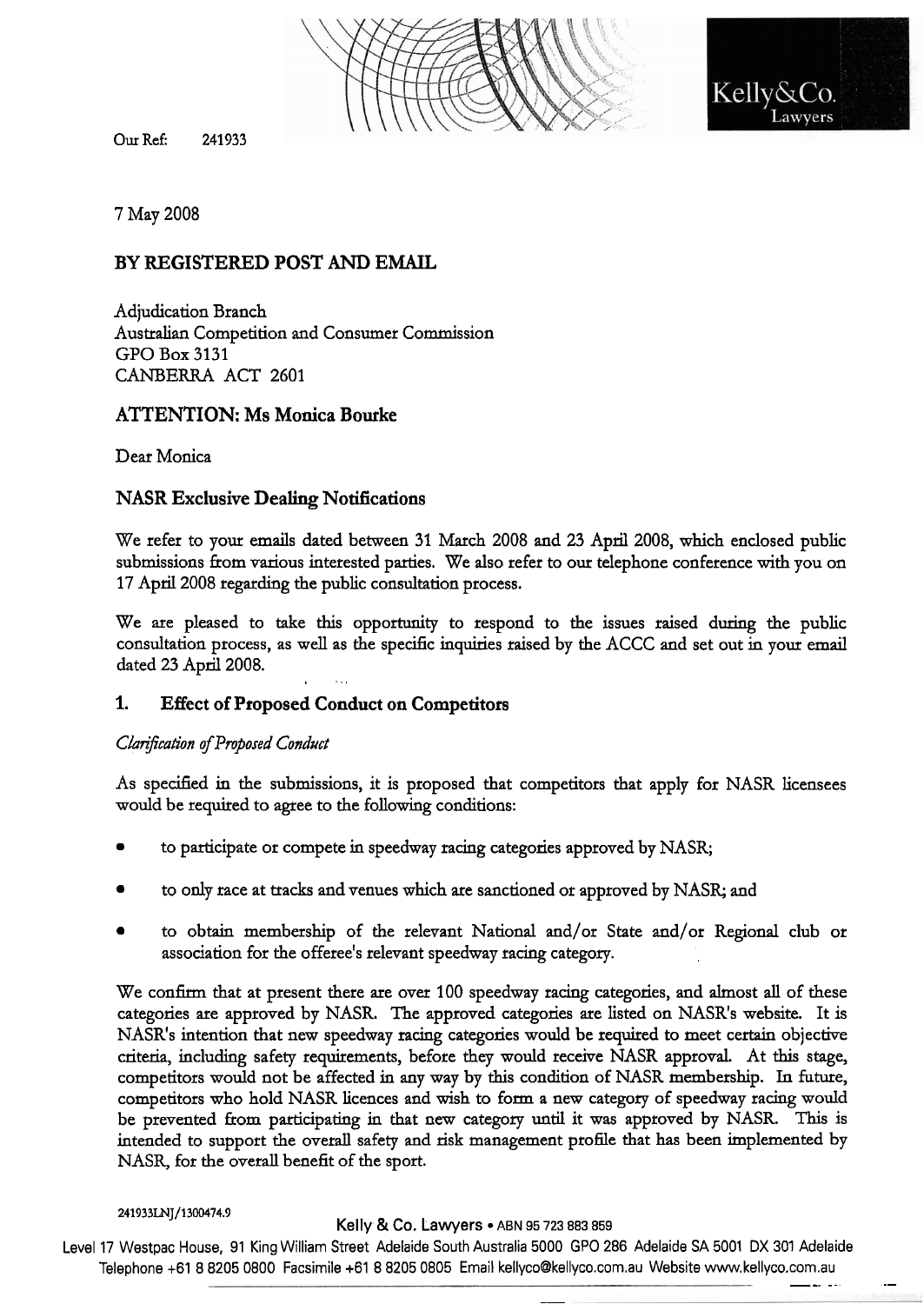The requirement to race at tracks and venues which are sanctioned or approved by NASR may affect some competitors. NASR acknowledges that there are currently some NASR approved events which are conducted at tracks and venues which are not sanctioned or approved by NASR. The purpose of sanctioning and approving tracks is to ensure that certain objective standards are satisfied by such tracks, including the appropriate public liability insurance cover. These objective standards are discussed further in item 2 below. As specified in NASR's original notifications, NASR believes that competitors and spectators alike will benefit greatly from compliance with the minimum safety requirements imposed by NASR, and the uniformity of safety and track standards required of tracks and venues sanctioned or approved by NASR.

Over 70% of operational tracks and venues around Australia are already sanctioned or approved by NASR. It is pertinent to note that over 80% of tracks and venues outside of Western Australia are already NASR sanctioned. Additionally, NASR believes that many of these non-NASR sanctioned or approved tracks and venues may be eligible for sanctioning or approval, provided that they can demonstrate that they meet the necessary criteria. On this basis, it is submitted that the effect on competitors of this licence condition is likely to be insignificant in most cases.

#### *Ckanj5cation regading Licence Fees*

There appears to be a misconception that the licence fees for competitors wiU increase if the notifications are approved by the ACCC. This is not the case. One of NASR's key objectives is to increase the profile and reputation of speedway racing in Australia. In order to achieve this, licence fees must be kept competitive and affordable. Any previous increases **in** licence fees have merely . reflected increased costs of the organisation.

Some interested party submissions suggest that NASR is seeking to increase its "profit-margins" for the benefit of its shareholders. On the contrary, we note that NASR reinvests the majoritg of its revenue from licence fees into the development of speedway racing. Further detail regarding NASR's structure is provided under item **G** below. NASR may raise its licence fees from time to time, to reflect increases in costs and expenses incurred by the organisation. However, NASR does not currently intend to abnormally increase licence fees in a way that would affect competitors.

#### *Clarification regarding Licensing Requirements*

Under the proposed conduct, competitors would be required to obtain membership of the relevant National and/or State and/or Regional club or association for the offeree's relevant speedway racing category. This reflects the structure of speedway racing, whereby NASR is the national governing body across the whole of speedway racing, and a National, State and/or Regional governing body exists in respect of each specific speedway racing category. The roles of NASR and such clubs and associations are mutually exclusive, as further described below:

- NASR develops unified standards in safety, training, presentation and performance for speedway racing, as well as providing membership and racing licences to speedway racing competitors.
- Each club or association conducts the administration of the relevant speedway category nationally and/or on a State and/or regional level, including overseeing the registration, inspection and licensing of the cars required for that category, stipulating the applicable technical specifications, and conducting the category's racing and competitions.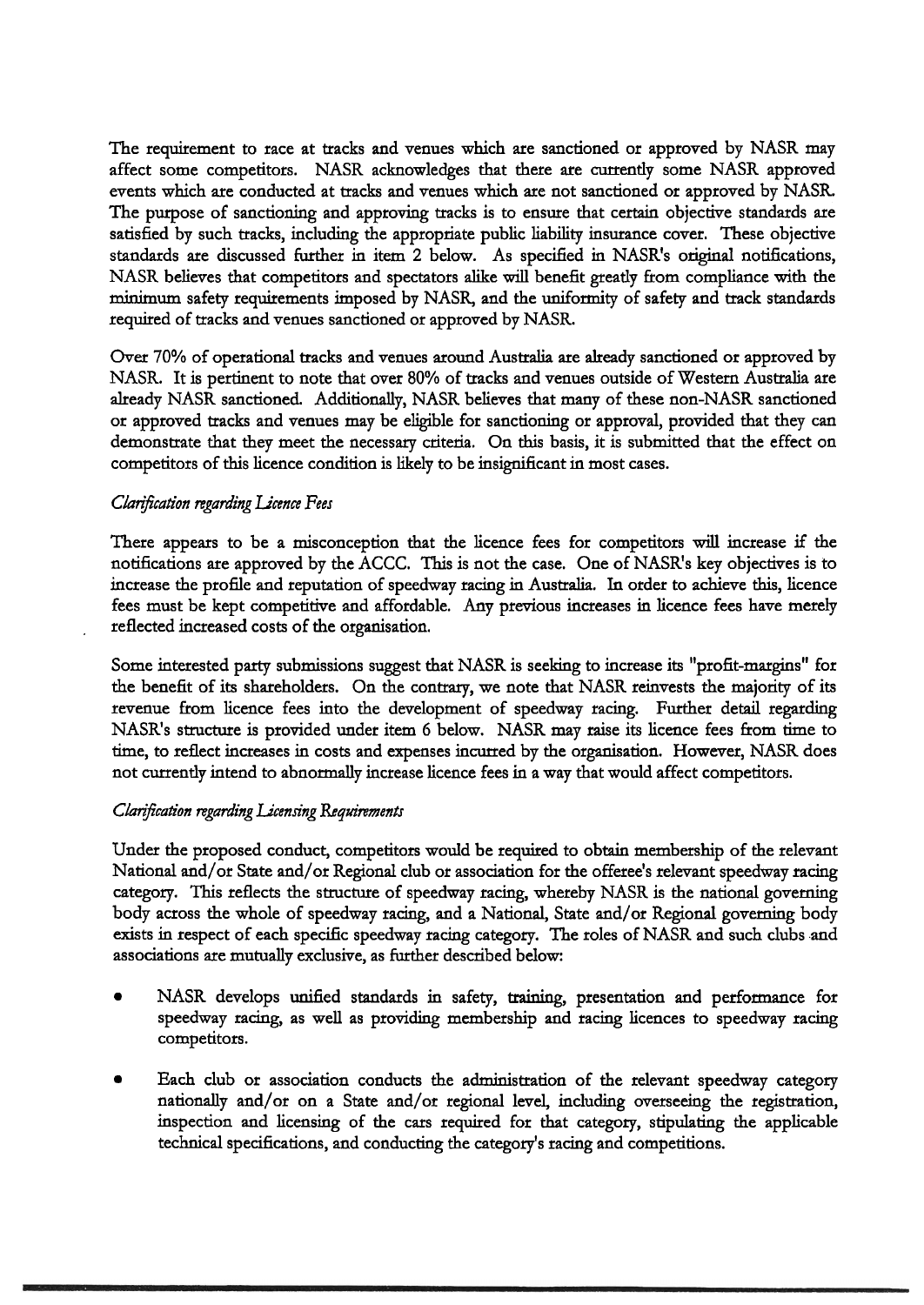As specified in NASR's notification, requiring licence holders to take out the relevant membership develops stronger ties between NASR and the various speedway categories recognised by NASR and helps to improve and strengthen those categories, which in turn leads to a higher quality of competition overall, along with better organisation at both a national level and within each category. Membership also ensures that participants are properly represented within the sport of speedway racing and within their category, through participation in their category's representative body.

## *Clarijication regarding education*

The ACCC has raised the issue of how competitors will be educated as to whether tracks and venues are sanctioned or approved by NASR, for the purpose of complying with the proposed conduct (if approved).

Provided that the competitor group notifications are approved, NASR envisages that the clubs and associations responsible for each speedway racing category **will** take responsibility for ensuring that the NASR approved speedway racing categories race only at tracks and venues sanctioned or approved by NASR. This will mean that competitors in an approved category **can** be confident that **all** venues for that category are sanctioned or approved by NASR.

In conjunction with this, NASR has on its website an up-to-date listing of tracks and venues that are sanctioned or approved. NASR will also circulate at appropriate times listings or newsletters regarding which tracks and venues are sanctioned or approved by NASR, to ensure that competitors have **all** the information they require.

# **2. Effect of Proposed Conduct on Track Operators**

The ACCC has requested clarification regarding the races and **events** which tracks and venues may or may not be able to hold as a result of the notified conduct.

As mentioned above, it is proposed that NASR licensees will be permitted to race only at tracks and venues which are sanctioned or approved by NASR, In addition, it is proposed that NASR licensees only participate or compete in speedway racing categories approved by NASR

There appears to be concern amongst the interested party submissions that these requirements will operate to the detriment of tracks and venues that are not sanctioned or approved by NASR, in particular smaller club-run and country tracks. NASR considers that this concern has arisen from a misunderstanding regarding the process of sanctioning or approval of tracks and venues by NASR.

NASR intends that tracks and venues will be sanctioned or approved on the basis of safety and other objective criteria including public liability insurance cover that is appropriate fot the relevant track or venue. NASR has already developed and implemented a national track rating system, and grades tracks and venues accordingly. The criteria upon which tracks and venues would be sanctioned or approved are objective, and will be negotiated with stakeholders within speedway racing. The criteria would also be dynamic, having regard to change within speedway racing over time, including new developments within the field.

NASR confirms that the notified conduct does not include requiring tracks and venues to obtain NASR's public liability insurance cover. NASR would be prepared to accept public liability insurance equivalent to or better than the minimum public liability insurance specified in the applicable objective standards. It is noted that many tracks outside the NASR public liabiliq scheme also recognise the national **ttack** standards developed by NASR.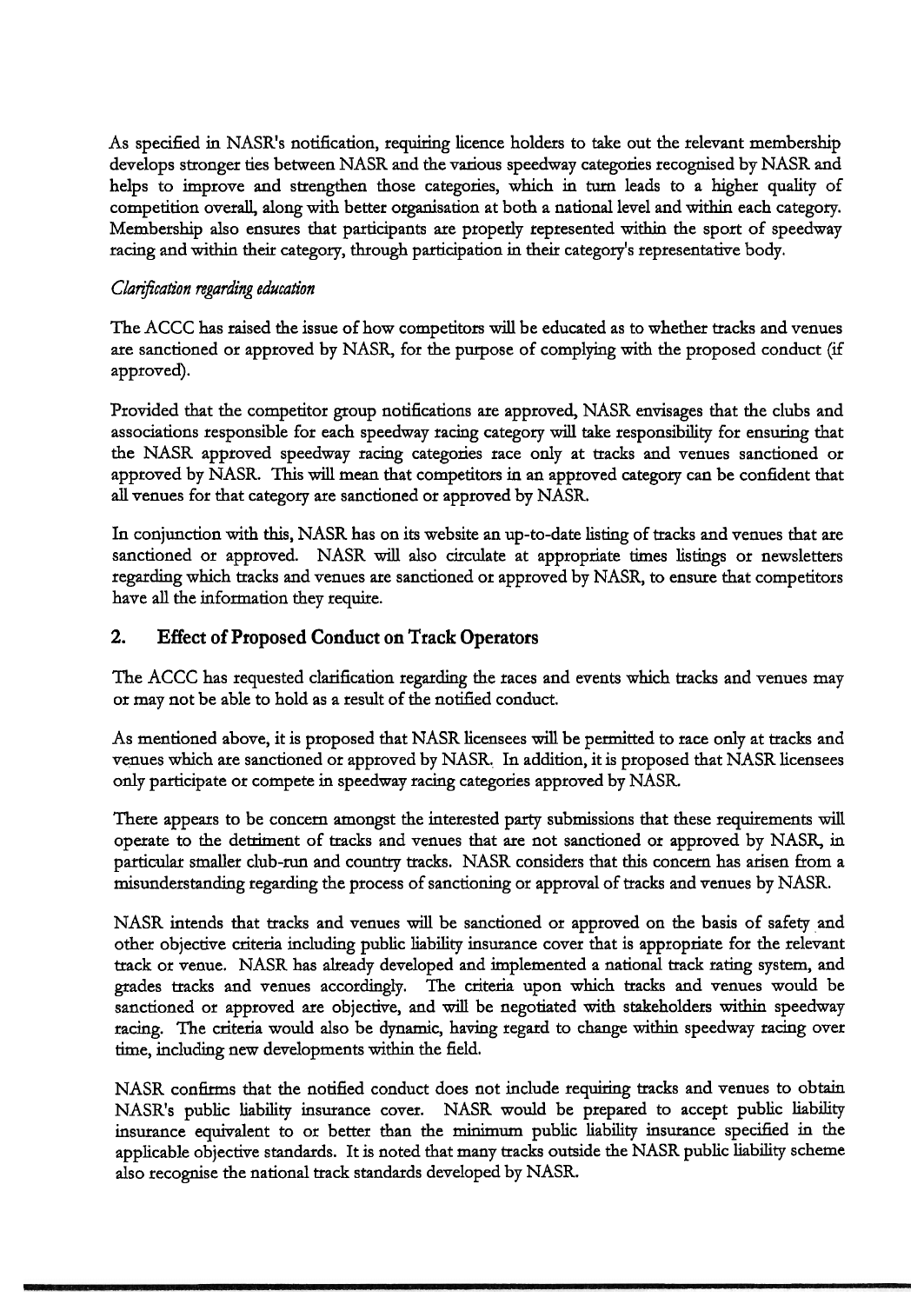NASR confirms that it does not intend for the process of sanctioning or approving tracks and venues to be exclusive or misused. NASR entirely rejects the allegation made by certain interested parties that NASR's objective is to force certain tracks to close, or otherwise limit the number of operational tracks in any given state or territory. As stated above, NASR's key objectives include to grow the sport of speedway racing and this cannot be achieved if the number of tracks is limited or decreases over time.

It is anticipated that the threshold for NASR sanctioning or approval will be readily attainable by the majority of tracks and venues, provided that they can meet the necessary criteria. Tracks and venues who already meet the objective criteria could be sanctioned or approved almost immediately. Further, NASR does not charge a specific fee for the process of sanctioning or approving tracks and venues.

NASR submits that smaller country tracks and club-run tracks and venues would not be disadvantaged by the process of sanctioning or approval by NASR. It appears that the opposition to the notified conduct expressed by some of the interested parties is largely based on the assumption that there would be large compliance costs involved with becoming a NASR sanctioned or approved track or venue. NASR considers that this assumption is incorrect First, those tracks and venues which already meet minimum safety requirements and have appropriate public liability insurance (whether through NASR or an alternative provider) would be largely unaffected by the sanctioning and approval process. In fact, the sanctioning or approval of such tracks by NASR is likely to raise the profile of such tracks and venues and potentially make them more attractive to competitors and promoters in the future. Additionally, NASR provides ongoing support to sanctioned and approved tracks and venues, including education and training for track safety workers, 'opportunities for discounts on insurance premiums and the benefit of risk management policies and procedures already developed by NASR.

Given the inherently dangerous nature of speedway racing, it is of vital importance that tracks and venues which do not meet minimum safety criteria are required to improve. Competitors, officials and spectators face unacceptable levels of personal risk if tracks and venues are not kept properly maintained, or if appropriate public liability insutance is not in place. Incidents occurring at such tracks and venues could bring speedway racing as a whole into disrepute. This can have subsequent effects including dissuading participation in speedway racing, as well as increased insutance prices for both tracks and venues, and competitors. NASR is concerned by some interested party submissions which indicate that competitors are making their own assessment of whether a track is safe ("if the track facility is in good condition and I feel safe then I will compete": Anthony Taylor, 1 April 2008). We submit that competitors should not be required to make this assessment, and that it is the role of the governing bodies for speedway racing to ensure that tracks and venues meet agreed minimum standards.

For the above reasons, NASR considers that the requirement for NASR licensees to compete at NASR sanctioned or approved ttacks and venues only will have a minimal effect on speedway tracks and venues in Australia. To the extent that tracks and venues do not currently comply with minimum safety requirements, we consider that any compliance costs are necessary and justified by the public benefit in ensuring the safety of all participants in speedway racing.

NASR notes that whilst the Victorian Speedway Council Inc ("VSC") opposes the notified conduct, the VSC itself requires tracks to have appropriate public liability insurance, and requires VSC drivers to compete only at approved tracks and with only recognised classes for "safety reasons" (VSC, 7 April 2008). This supports NASR's submissions that these are necessary and accepted conditions for governing bodies to seek to impose within the speedway racing industry.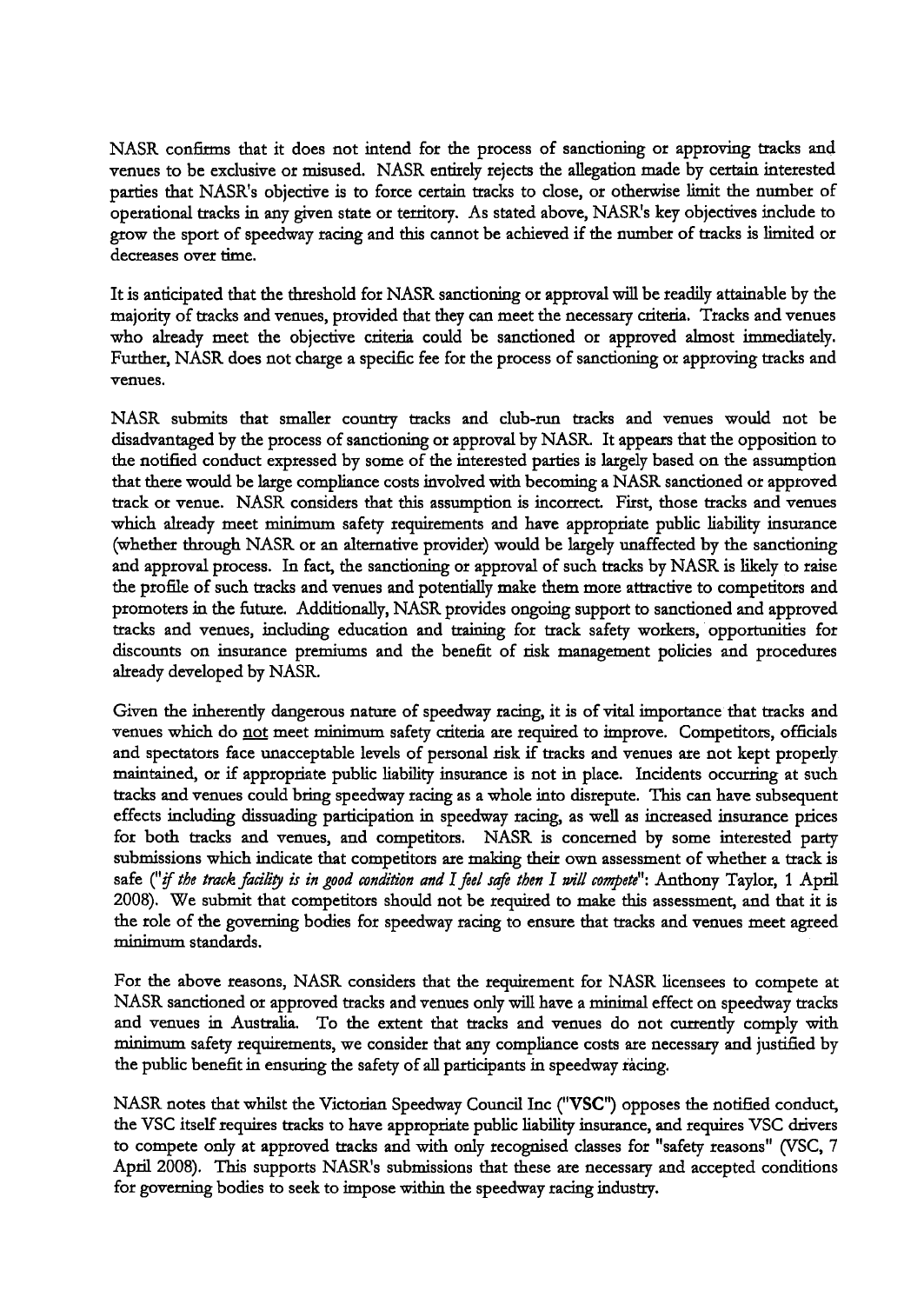The notified conduct is designed to encourage tracks and venues to be sanctioned or approved by NASR, thereby ensuring that minimum safety and risk management requirements are met As specified in the notifications, NASR considers that there are significant public benefits to ensuring uniformity and consistency of tracks standards nationally.

## **3. Personal Accident Insurance**

The ACCC has requested further information regarding how the NASR personal accident insurance system operates. The insurance covers attendance at an authorised event or meeting organised by, recognised by or under the direct control of NASR and/or any of its affiliates including necessary and ditect ttavel to and from such authorised event or meeting. An "authorised event or meeting" means any race or event in a NASR approved speedway racing category, *regardless* of whether the race or event occurs at track or venue which is sanctioned or approved by NASR. NASR is unable to provide personal accident insurance to competitors who participate in a non-approved speedway racing category. However, as stated above, currently almost all recognised speedway racing categories are approved by NASR

We note there has been some concern expressed by certain interested parties that competitors would be required to make an assessment of whether or not **an** event is "approved" in order to ensure that their personal accident insurance is valid. This concern is unfounded and unsubstantiated. All competitors select the speedway racing category in which they participate, and their vehicle must meet strict specification requirements in order to fall **within** the relevant category. Provided that a competitor is racing in an approved category, then the NASR personal accident insurance cover will be valid for **all** races and events. For the avoidance of doubt, the proposed conduct regarding requiring NASR licensees to race only at sanctioned or approved tracks and venues may affect the validity of the NASR licence, but not the validity of the NASR personal accident insurance cover. The proposed conduct is discussed above at item 1.

NASR's personal accident insurance cover offers an excellent and cost-effective insurance policy to NASR licensees. The policy has been specifically designed for speedway racing and offers benefits relating to that risk. During the regular competitive tender process conducted by NASR, NASR has compared the available insurance policies and has selected the best policy for its members. To the best of NASR's knowledge, NASR's personal accident insurance policy is the best in the market. As stated in several interested party submissions, the majority of NASR licensees ate "more than satisfied" with the insurance provided as a member benefit. Even those interested parties who oppose the notified conduct have not suggested that the NASR personal accident insurance cover is a deficient product per se.

We note that some interested party submissions suggest there are "equally acceptable" or "comparable and cheaper" insurance options available. NASR does not agree with these submissions. In NASR's experience, these alternative insurance policies do not provide the equivalent level of cover to NASR's policy, and often exclude specific **htgh** risk activities relating to speedway racing. We also note that several submissions which state that alternatives are available, do not provide any specific examples. NASR is not aware of any equivalent alternatives to its personal accident insurance cover, provided as a member benefit to licensees.

In particular, it has been suggested that the iasurance cover offered by the National **Ditt** Racers Association ("NDRA") offers "the same insurance coverage for less cost" (Trevor Cruikshank, 31 March 2008). NASR has previously reviewed the NDRA policy and is of the view that the NDRA does not provide the equivalent level of cover provided under the NASR personal accident insurance policy. In NASR's **view,** the NDRA insurance policy is inferior in many ways. By way of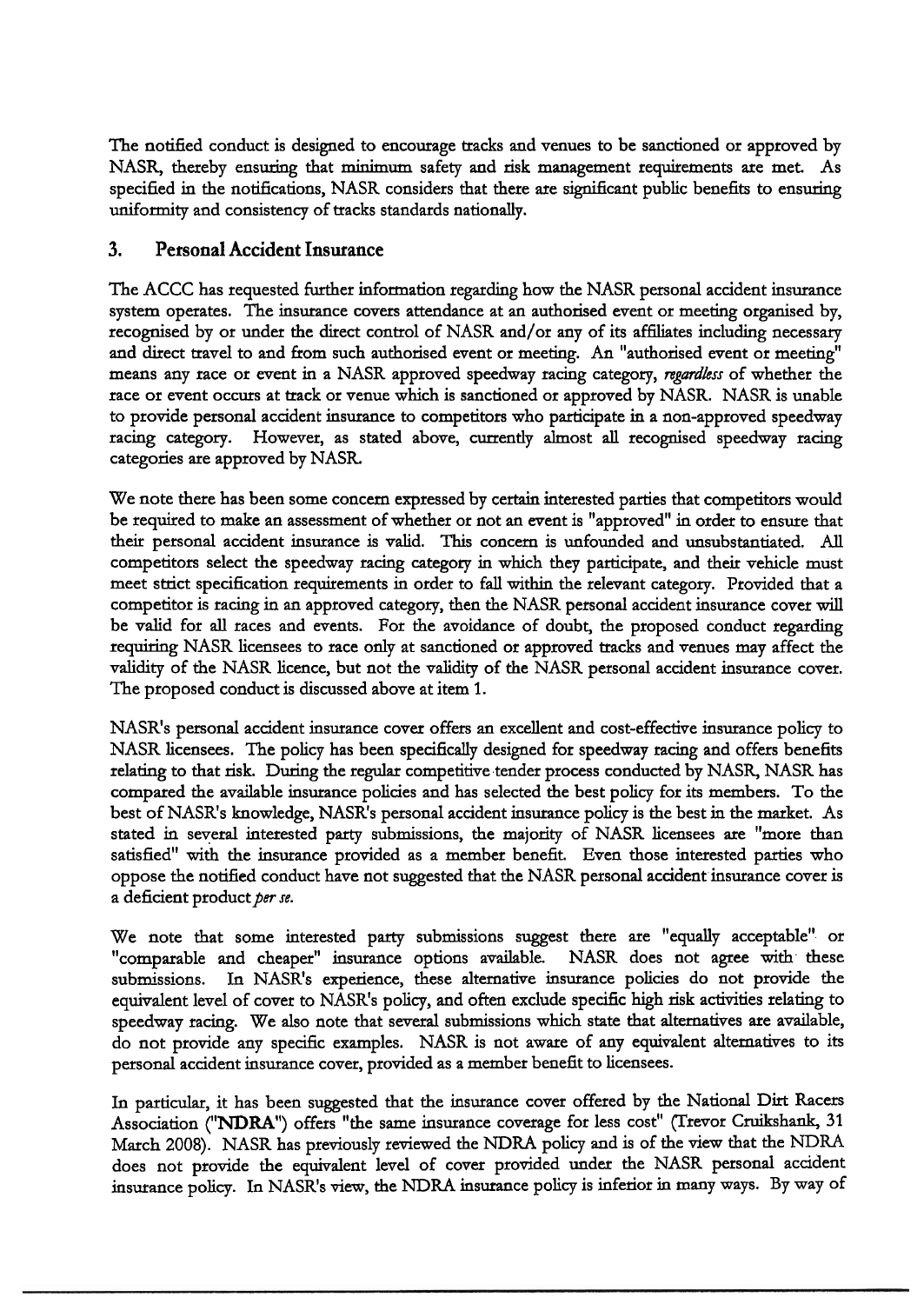example, the levels of different Benefits and the applicable Benefit period under the NASR personal accident insurance policy far exceed those offered under the NDRA policy.

Some of the interested party submissions suggest that NASR personal accident insurance cover is not relevant for their personal circumstances or, in the case of speedway associations, the citcumstances of their members. NASR does not agree with these submissions, and the following statements in particular:

"I *am not concerned about the insumnce and have not tried to obtain my own. If1 am seriousb injured and someone ehe has been negligent then I wouM take the necessary hgal action"* (Anthony Taylor, *1* April 2008).

This is a type of situation that NASR is striving to avoid. Indeed, such a claim could impact detrimentally upon the speedway industry's ability to maintain public liability premiums. This in tum could have serious ramifications for the viability of the sport as a whole.

"Self-employed people carry their own personal accident insurance cover that provides them with extensive cover for any type of accident at any time, 24 hours a day, 7 days a week. Unemployed people are under adequate *protection from government agencies, eg. Medicare, Centrelink, and are not in the position of being at risk of losing their livelihood"* (West Coast Speedcars, 25 March 2008).

We note that the NASR personal accident insurance cover provides for a pensioner/unemployed benefit of \$200 per week for a period of 52 weeks.

'MR *is on4 too happyj~ryou to obtain inmncefim another insurer because thy* **do** *not have topq ont on a* **claim** *made* by *anyperson who* is *'double insuredrr'* (Geraldton Speedway **WAY 1** April 2008).

NASR considers that these, and similar, submissions illustrate that there are several misconceptions existing in relation to personal accident insurance coverage in speedway racing. It appears that several competitors do not consider that personal accident insurance is a necessary requirement for their participation in speedway racing. However, competitors without personal accident insurance expose themselves to significant personal costs and expenses which may not be covered by Medicare or Centrelmk, nor private health insurance, which often excludes high risk sporting activities.

Accordingly, whilst some interested parties appear to be concerned about being required to pay for "double" insurance, it is NASR's firm opinion that in the majority of cases the "alternative" insurance policy obtained would not be appropriate for the sport of speedway racing.

NASR would like to take the opportunity to respond to allegations that NASR has not paid claims under its personal accident insurance cover or is otherwise "reluctant to assist when accidents occur" (Trevor Cruikshank, 31 March 2008). Naturally it is difficult to reply to such allegations when no specific details have been provided. However, in NASR's previous experience, claims that have not been successful have been either:

- ftaudulent claims;
- claims that are not covered by the policy (such as Medicare expenses);
- claims that are unsubstantiated;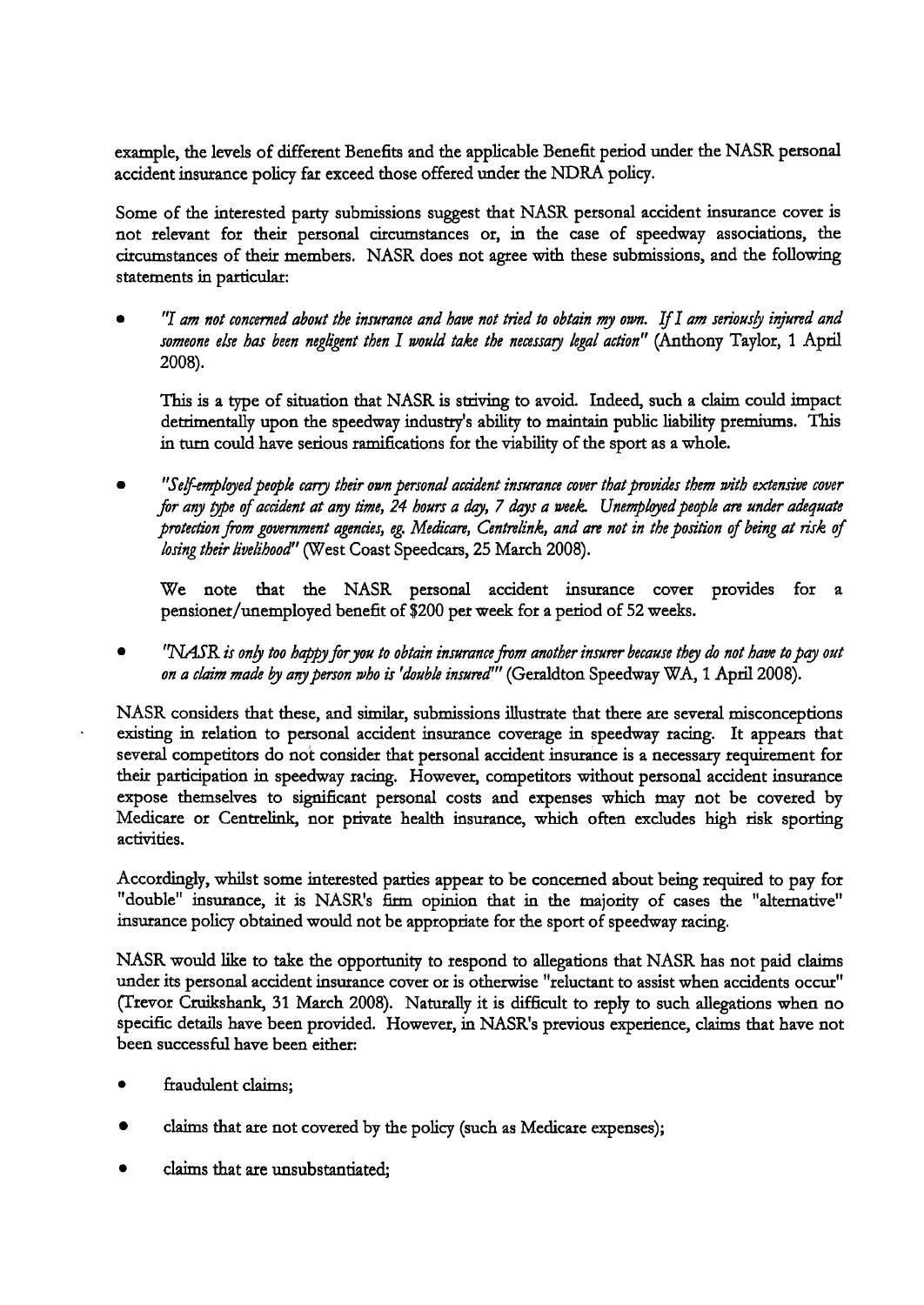- abandoned claims (for example where claimants have not responded to requests for further information); or
- claims that have not been received by NASR.

NASR uses its best endeavours to administer and manage its personal accident insurance cover, provided as a member benefit, in the best interests of its members. We note that, in general, NASR members are satisfied with the service provided by NASR and the relevant insurance provider at the time.

The ACCC has also requested confirmation of NASR's view regarding the option of allowing NASR members to purchase insurance and licences separately. First, NASR considers that there would be signtficant practical issues involved should NASR individual tracks, venues or promoters be required to verify that each participant in a speedway racing event, including competitors and officials, had the appropriate level of personal accident insurance cover. NASR staff are not appropriately quaJified to assess different insurance policies, and may need to engage professional insurance brokers to assess the different policies. This would involve additional administrative resources and expense, which may have to be passed through to members. Additionally, the potential consequences of failure to procure and maintain appropriate personal accident insurance are very high.

Secondly, the maintenance of a group personal accident insurance policy reduces the overall liability profile of participants in speedway racing, including NASR, tracks and venues, competitors and officials. In general, if competitors have appropriate personal accident insurance which covers their medical and rehabilitation costs, they are less likely to be inclined to initiate legal action against tracks and venues.

Lastly, NASR confirms that a group insurance policy has previously been provided in conjunction with the NASR licences. In the past, very few of NASR's thousands of members applied for a NASR licence without the personal accident insurance cover. Therefore, it is likely that most NASR licensees would continue to purchase the personal accident insurance policy, if it was no longer offered as a member benefit.

NASR considers that the notified conduct will have a **minimnl** effect on other providers of personal accident insurance. As above, prior to the offering of personal accident insurance cover as a member benefit with NASR licences, most NASR licensees obtained insurance through the group policy. Further, there are very few insurance providers that are prepared to insure speedway racing participants in respect of personal **injury.** 

We note that there has been some dissatisfaction with increased insurance prices over time, and allegations that insurance was cheaper "prior to NASR". NASR acknowledges that insurance prices have increased significantly in recent years, particularly for public liability insurance, however this has been caused by worldwide changes in the insurance market since the September 11 terrorist attacks. NASR emphasises that the increased insurance prices do not in any way suggest an increased profit margin for NASR.

## **4. Public Liability Insurance**

NASR's public liability insurance cover is currently provided through APRA-approved insurer QBE International to an indemnity limit of \$50 million. All speedway participants are included in the cover, with the exception of participant to participant claims. For example, if a competitor causes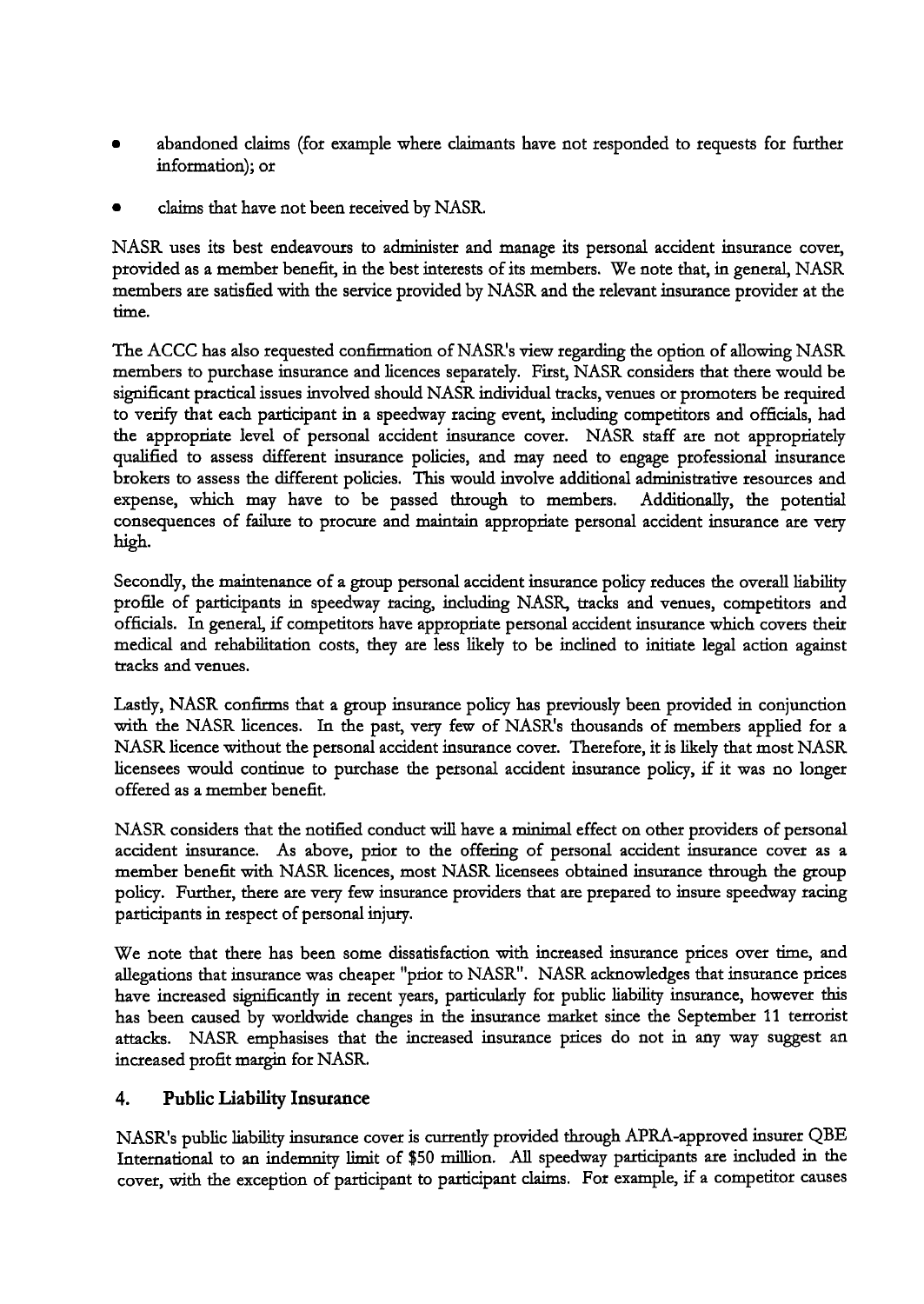an accident on the track, he or she is not covered for their own potential liability in relation to claims made against them. NASR is aware that QBE offers an alternative, cheaper public liability insurance. However, this insurance specifically excludes any incidents involving any form of motorised activiq. Consequently, this alternative insurance is obviously not appropriate for speedway racing tracks and venues.

NASR is also concemed that some public liability insurance cover may be obtained by tracks and venues from foreign unauthorised insurers, which are not APRA-approved. Other policies exclude participants from the insurance cover, which means that potentially only the ttack or venue is protected against legal action from spectators, competitors and officials who are injured on their premises. NASR does not consider that these types of insurance are appropriate for speedway racing participants.

As with personal accident insurance, NASR is concemed that many people do not understand the differences between insurance policies, and they consequently believe that cheaper policies provide the equivalent coverage, when they clearly do not.

Again, we note that there is a misconception that NASR public liability insurance cover is a mandatory condition for NASR sanctioning or approval. We confirm that NASR will accept alternate public liability insurance cover that is equivalent or better than its own insurance scheme.

#### 5. **Speedway Clubs and Associations**

The ACCC has requested further information regatding the respective roles of NASR and other speedway racing industry associations.

By way of background, NASR is widely acknowledged as the national governing body for speedway racing as a whole as indicated by its delegation of authority from the Federation Internationale Automobile. NASR's role is to administer and manage the sport of speedway racing nationally, across **all** speedway racing categories. NASR develops and implements risk management and safety policies, including a drug and alcohol policy and environmental protection guidelines. NASR provides standardised rules for the entire sport of speedway racing throughout Australia, including mandatory competitor conduct, technical requirements and race procedures.

There are also National, State and Regional governing bodies established for each recognised subcategory of speedway racing. The role of these organisations is to manage technical and safety specifications for vehicles, and conduct the administration of the racing category nationally and/or on a State and/or regional level. This includes the registration, inspection and licensing of the cars required for that category, as well as conduct of the category's racing and competitions. We confirm that NASR is not involved with the setting of car specifications for speedway racing categories.

We do not consider that the effect of the notified conduct on current industry associations will be significant. Many speedway participants are members of both NASR and the relevant competitor group. Additionally, as specified above, the roles and responsibilities of NASR and the governing bodies for speedway racing categories, and the benefits of membership, are quite different. In NASR's view it is unlikely that members would choose to join the association for their relevant speedway racing category and not join NASR, as the overall national governing body.

Notwithstanding opposition to certain aspects of the notified conduct, in our view it appears that most interested party submissions support or endorse the role of NASR as the national governing body for speedway racing in Australia, for example: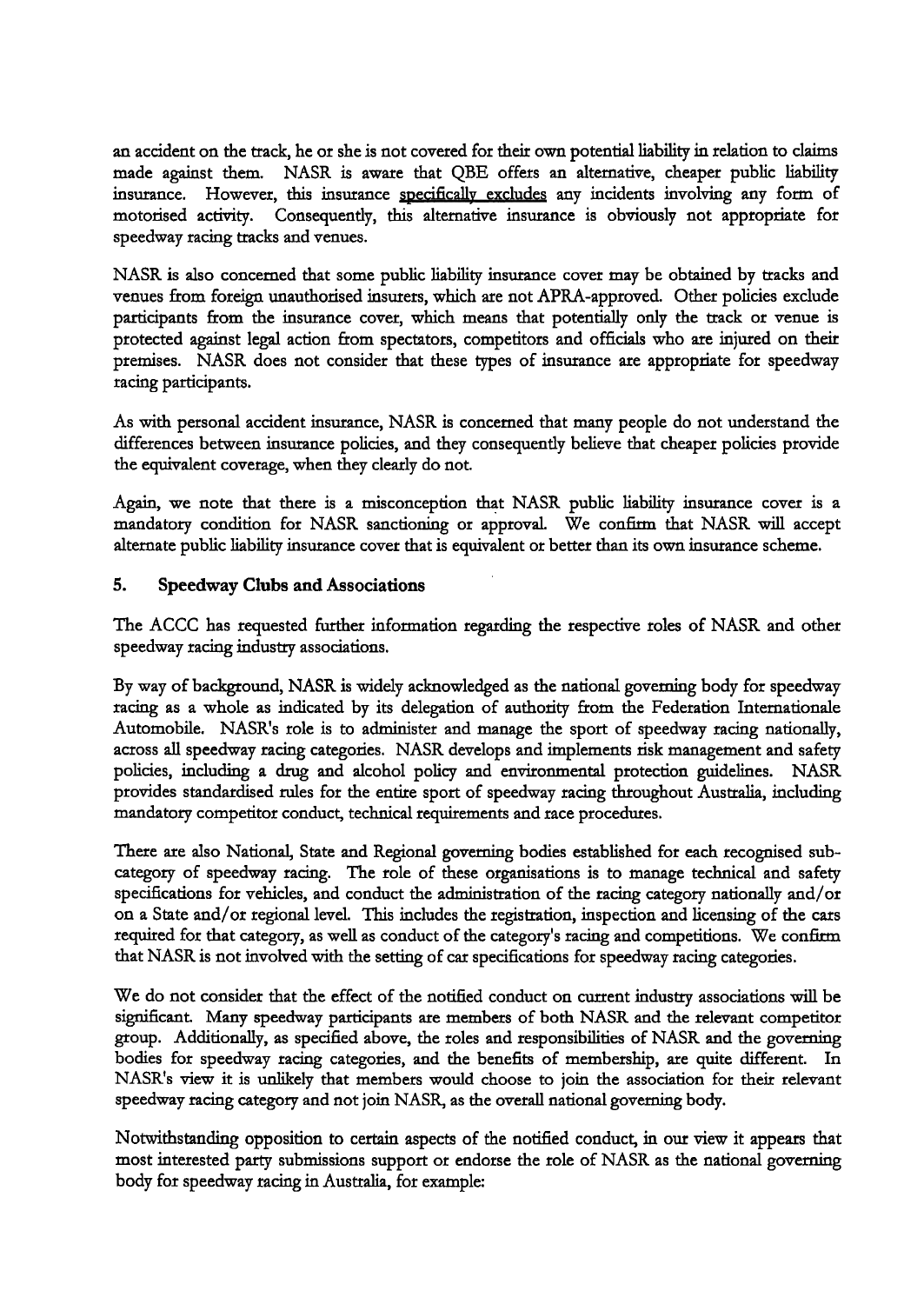- *"Speedway is not* **as** *organised as it could be.* . . . *NRTR does have a fevef ofprojssionaftjpn that the* **rest** *of Jpeedwg in Australia ~houfd aJpin to achieve"* (Anthony Taylor, *1* April 2008);
- ''At present the sport is fragmented and operates under a number of different rules. At a recent meeting of race stewards in Victoria it was unanimously recommended that one set of rules be adopted to provide uniformity. *NASR's actions may be what the port needs to bring it* **up** *to a more pmfessiona/ standard'* (Stawell Motor Sports Club, Inc, 27 March 2008); and
- *'LADDA recognises that motor ports an an inherent4 dangerous actiyig and acknowhdges the improvements that have occurred with the sport of speedway for competitors and all other persons that attend an event, through* the policies and procedures that NASR has implemented." (Australian Dirt Driver's Association, 25 March 2008).

These comments are in addition to the many endorsements of NASR provided by high profile speedway organisations, including the Confederation of Motor Sports Australia ("CAMS"), the Australian Institute for Motor Sport Safety ("AIMSS"), the Western Australian Speedway Commission ("WASC"), as well as various other competitor groups, tracks and venues.

## 6. Concluding **Remarks**

There have been a number of other allegations raised in the interested party submissions, which are not relevant to the consideration of the notified conduct by the ACCC. However, NASR would like to take this opportunity to address some of these allegations.

## *NASR Structure*

It has been suggested that NASR is seeking to control speedway racing within Australia for the benefit of the shareholders in the company, National Association of Speedway Racing Pty Ltd. NASR confirms that the organisation is made up of an incorporated entity (National Association of Speedway Racing Inc) and a proprietary limited company (National Association of Speedway Racing Pty Ltd). However, the role of the proprietary limited company has been grossly misrepresented. The sole function of National Association of Speedway Racing Pty Ltd is to employ management staff and provide a professional administration for the conduct of the sport. Accordingly, National Association of Speedway Racing **Pty** Ltd provides a service to National Association of Speedway Racing Inc on a fee for service basis. The incorporated association would otherwise have to engage external contractors for these services, for a similar fee. Therefore this arrangement does not cause additional or unusual costs to NASR. Additionally, the structure of National Association of Speedway Racing Pty Ltd provides further financial security for NASR as a whole.

It is true that profits made by National Association of Speedway Racing Pty Ltd are returned to the shareholders, however this is usually only approximately \$7,000 annually. This is a **very** low return from an organisation that has an annual turnover of approximately \$1 million. It is also noted that the shareholders are key stakeholders within the speedway racing industty. Therefore any profits are essentially re-invested into speedway racing.

## Conflict of interest

Allegations have also been made that it is a conflict of interest for organisations to endorse the notifications, where those organisations have members on the NASR Board. NASR confirms that its shareholders and Board members are key stakeholders within speedway racing. However, it is common, if not necessary, for key stakeholders or experienced participants to be directors and